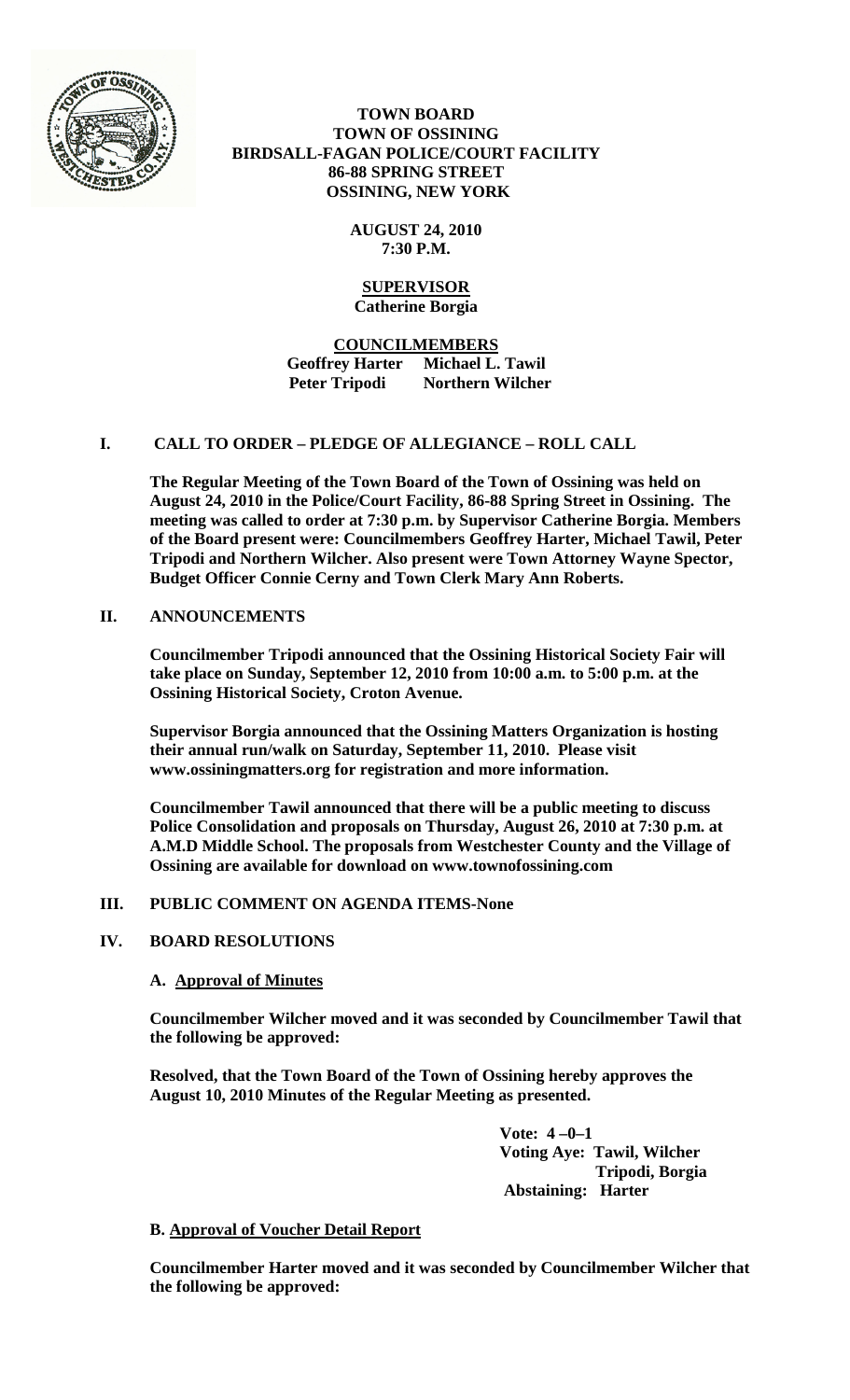**Resolved, that the Town Board of the Town of Ossining hereby approves the Voucher Detail Report dated August 24, 2010 in the amount of \$170,075.58**

**Councilmember Tripodi added that he will be abstaining from this vote because his parents are receiving monies for a small claims settlement.** 

> **Vote: 4 –0–1 Voting Aye: Tawil, Wilcher Harter, Borgia Abstaining: Tripodi**

## **C. Dale Cemetery-Schedule of Fees**

**Councilmember Tawil moved and it was seconded by Councilmember Tripodi that the following be approved:**

**Resolved, that the Town Board of the Town of Ossining hereby approves the following Schedule of Fees for Dale Cemetery, as follows:**

## **GRAVE PRICES**

| <b>Single Depth Grave</b>         | \$1800.00 |
|-----------------------------------|-----------|
| <b>Upper Portion of Hill</b>      |           |
| <b>Single Depth Grave</b>         | \$1600.00 |
| <b>Double Depth Grave</b>         | \$2100.00 |
| Child's Grave $(21/2" \times 5")$ | \$450.00  |
| Baby Grave $(18" \times 26")$     | \$250.00  |
| <b>Single Space in</b>            | \$800.00  |
| Columbarium                       |           |
| (Inscription not included)        |           |
| <b>Cremation Grave Space</b>      | \$550.00  |
| $3'$ x $3'$                       |           |

## **GRAVE PRICES SECTION NINE ONLY**

| <b>Single Depth Grave</b> | \$1300.00 |
|---------------------------|-----------|
| <b>Double Depth Grave</b> | \$1600.00 |

**It should be noted that the new interment charges will apply to section nine as well as the rest of the cemetery.**

#### **INTERMENT PRICES**

| <b>Single Depth with</b>        | \$1100.00 |
|---------------------------------|-----------|
| <b>Vault/Liner</b>              |           |
| <b>Single Depth with Casket</b> | \$1175.00 |
| <b>Double Depth with</b>        | \$1250.00 |
| <b>Vault/Liner</b>              |           |
| <b>Double Depth with Casket</b> | \$1325.00 |
| <b>Child's Grave</b>            | \$475.00  |
| (Up to $5'$ in Length)          |           |
| <b>Baby Grave</b>               | \$300.00  |
| (Up to $26$ " in Length)        |           |
| <b>Cremated Remains</b>         | \$500.00  |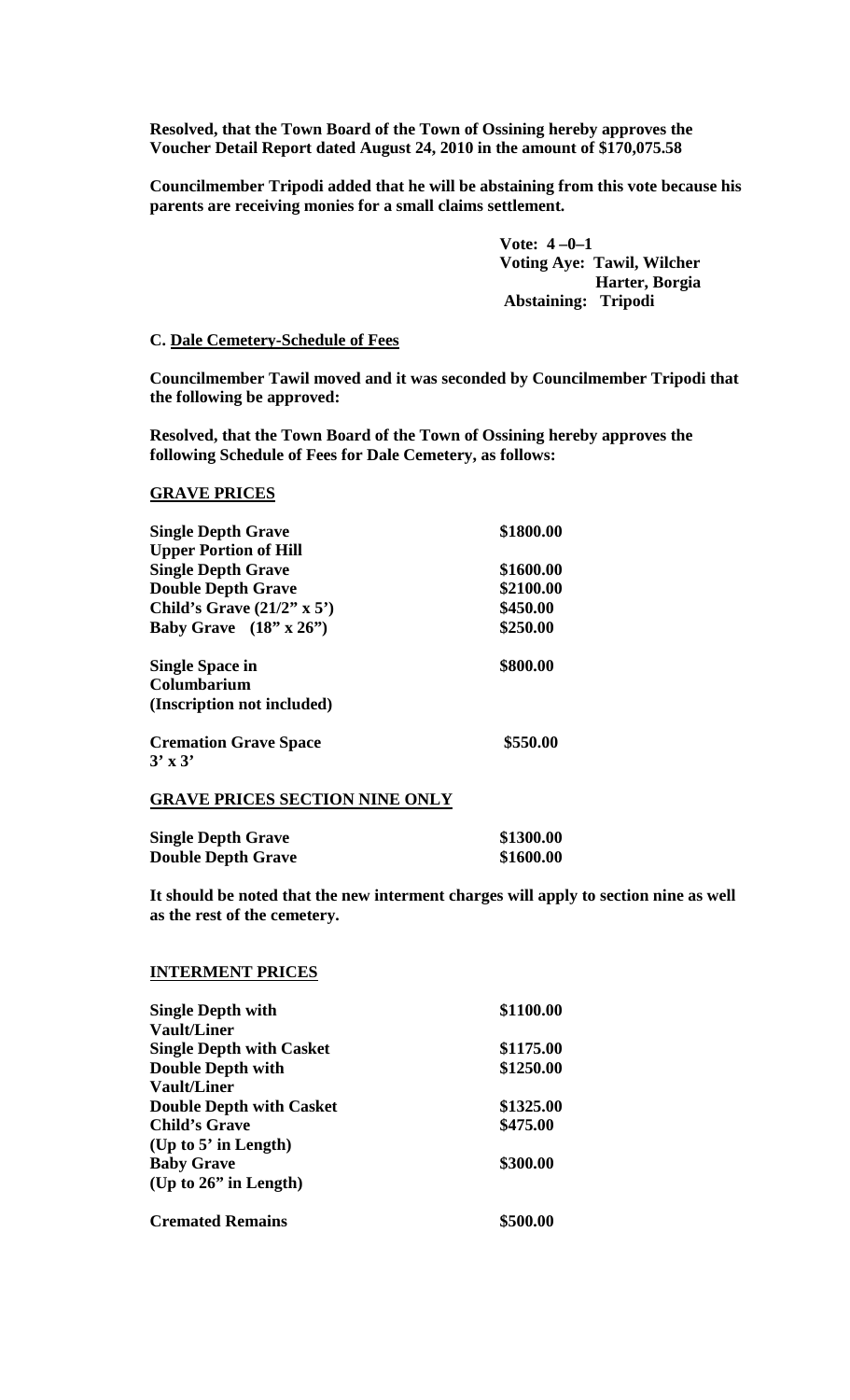| <b>DISINTERMENT CHARGES</b>    |            |
|--------------------------------|------------|
| <b>Disinterment Remaining</b>  |            |
| Here (with vault)              |            |
| <b>Single Depth</b>            | \$2300.00  |
| <b>Double Depth</b>            | \$2700.00  |
| <b>Disinterment Remaining</b>  |            |
| Here (casket only)             |            |
| <b>Single Depth</b>            | \$2425.00  |
| <b>Double Depth</b>            | \$2850.00  |
| <b>Disinterment to another</b> |            |
| Cemetery (with vault)          | \$1500.00* |
| <b>Disinterment to another</b> |            |
| Cemetery (casket only)         | \$2150.00* |

**\*The above disinterment charges are for labor only. There will be additional charges if a new wood box or steel vault is necessary at the time of removal. Concrete vault company charges are additional.**

## **ADDITIONAL CHARGES**

**There are NO INTERMENTS on Sundays or Holidays.**

**Burials must arrive by 2:00pm Monday through Friday. Saturday burials must arrive by 11:30am.There will be a charge of \$95.00 per half hour for late arrivals.** 

**Saturday full interment fee \$400.00 (increase of \$125.00) Saturday cremation interment fee \$175.00 (increase of \$50.00)**

**Dale Cemetery Management Corporation must be notified by 12:00 noon on Friday if a burial is scheduled for the following Monday, otherwise there is a \$400.00 fee for weekend preparation.** 

**There will be a \$200.00 fee in winter if ice/snow conditions exist.**

**Ossining residents shall receive a \$100 discount on grave sites only. This discount does not apply to "Grave Prices-Section Nine" listed above.**

**Supervisor Borgia provided a brief overview regarding the Dale Cemetery resolutions that are on tonight's agenda. Supervisor Borgia added that over the past year we have been looking at ways that we can make Dale Cemetery a more viable business and a more self sustaining entity. We will be working with a Cemetery Consultant that will be helping us sell cemetery plots in bulk.**

**Motion Carried: Unanimously**

#### **D. Dale Cemetery-Workers' Compensation Board Memorandum of Understanding**

**Councilmember Tawil moved and it was seconded by Councilmember Wilcher that the following be approved:**

**Whereas, in 2002 the Dale Cemetery Association joined the New York State Cemeteries Trust (NYSCT) which was prior to the Town of Ossining holding title and assuming all of the liabilities and assets of the Dale Cemetery; and**

**Whereas, in 2004 the Town of Ossining acquired title to Dale Cemetery and created a license agreement with Dale Cemetery Management Corporation to administer and maintain the Cemetery; and**

**Whereas, once the Dale Cemetery Association was dissolved the Dale Cemetery Management Corporation continued as a member of the New York State**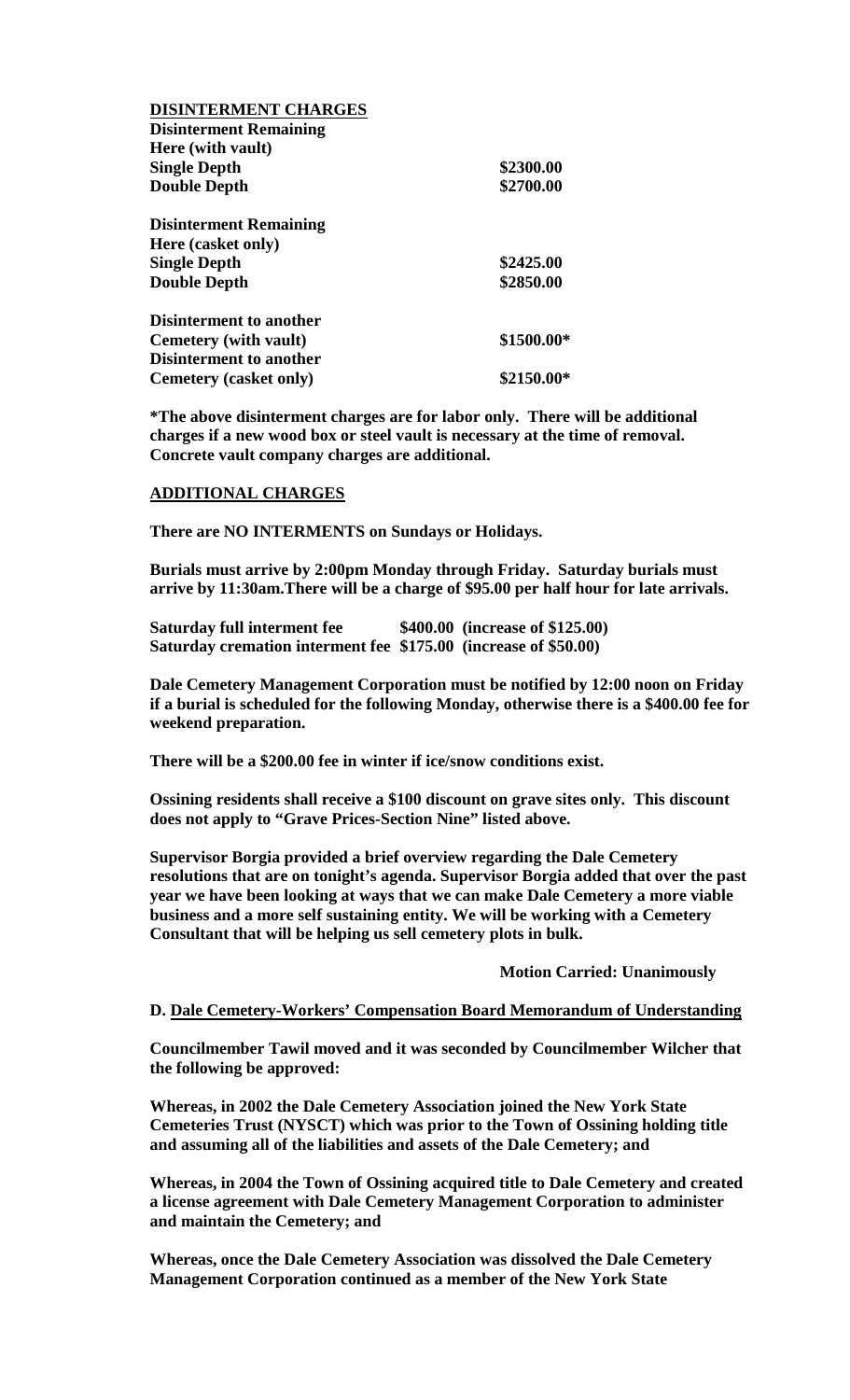**Cemeteries Trust (NYSCT) under the new name beginning August 11, 2004- January 31, 2008; and**

**Whereas, the New York State Cemeteries Trust ceased operations due to liquidation and the Workers' Compensation Board assumed the administration and final distribution of the assets and liabilities of the New York State Cemeteries Trust (NYSCT) with a total deficit totaling three and a half million dollars; and**

**Whereas, the Workers' Compensation Board has served all former members of NYSCT with invoices detailing their pro rata share and joint and several liability for NYSCT's alleged accumulated deficit; and**

**Whereas, the Workers' Compensation Board wishes to avoid the time, effort and expense of litigation to compel the payment of the 2010 Final Assessment by the former NYSCT Members; and**

**Whereas, the Town of Ossining wishes to participate in this interim solution for eighteen months to allow the Workers' Compensation Board to continue its investigation and litigation with the former NYSCT to potentially reduce the three million dollar deficit; and**

**Whereas, such agreement is without prejudice to the rights of the Town of Ossining and the Dale Cemetery Management Corporation to challenge any such determination regarding the liability; and** 

**Whereas, the Workers' Compensation Board has prepared a Memorandum of Understanding which outlines terms and conditions including a monthly payment of 55% of the 2010 Final Assessment charges against the Member, at the rate corresponding to the longest repayment plan available to such former NYSCT Members,**

**Now, therefore be it Resolved, that the Town Board of the Town of Ossining hereby authorizes the Supervisor to sign a Memorandum of Understanding with the Workers' Compensation Board to effectuate the terms of the agreement.** 

**Supervisor Borgia added that we are members of this organization to provide workers compensation protection for our employees and there was a miscalculation in the trust itself. We will be participating in this as an interim solution.**

**Town Attorney, Wayne Spector added that this is a complex matter and the membership in a trust creates continuing liability for any deficits. Mr. Spector advised that over the next 18 months we do anticipate some positive changes.**

> **Vote: 4 –1–0 Voting Aye: Tawil, Wilcher Harter, Borgia Voting Nay: Tripodi**

#### **E. Town Property – Surplus Vehicle**

**Councilmember Tawil moved and it was seconded by Councilmember Wilcher that the following be approved:**

**Resolved, that the Town Board of the Town of Ossining hereby approves a bid from Thomas R. Wenzel, Ossining, NY for the following surplus vehicle at the bid price listed below:**

| <b>VIN</b>               | <b>YEAR/MODEL</b>       | <b>BID PRICE</b> |  |
|--------------------------|-------------------------|------------------|--|
| <b>1FALP52U8VG263296</b> | <b>1997 Ford Taurus</b> | \$200.00         |  |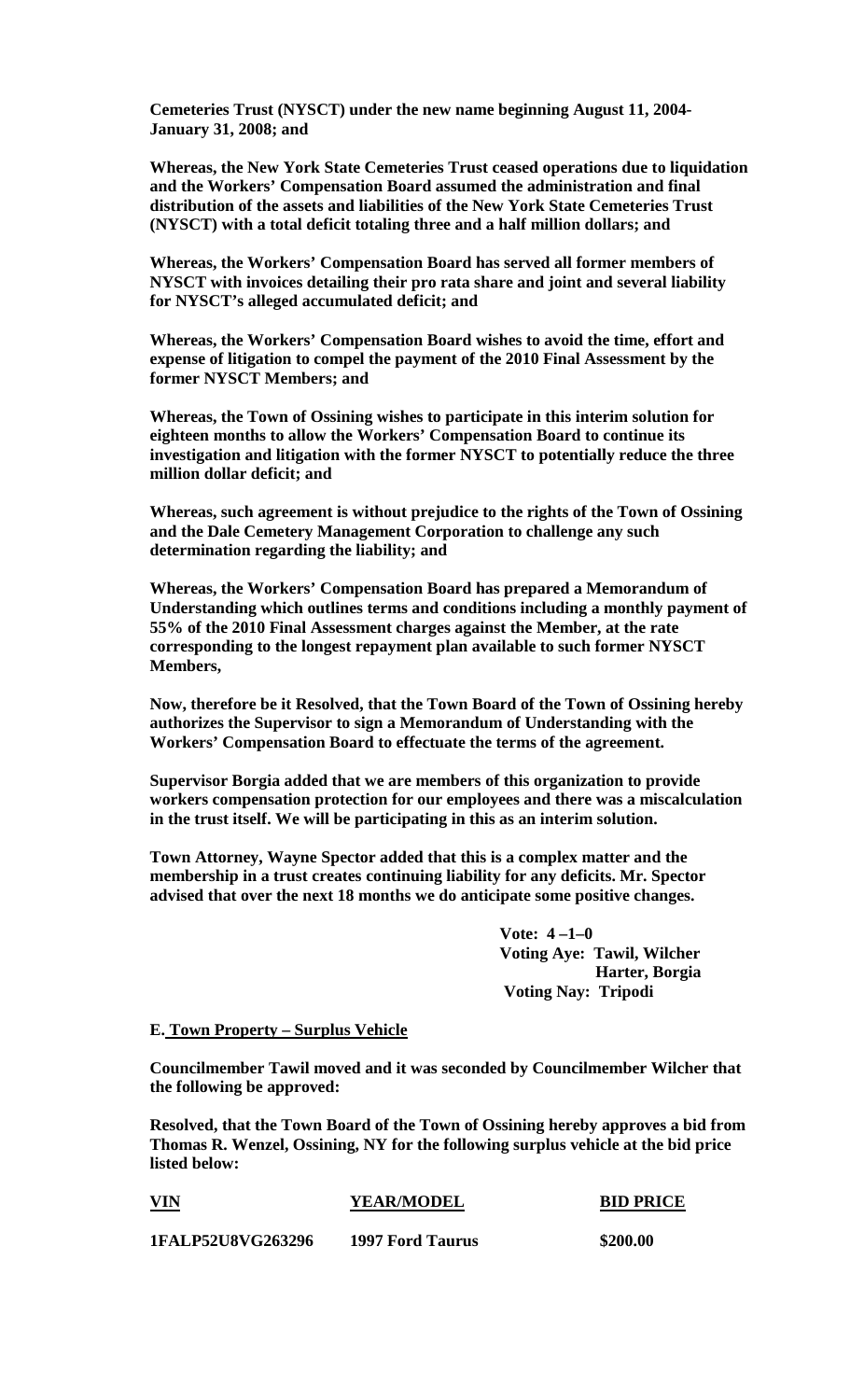# **F. Agreement-Cemetery Planning Consultant**

**Councilmember Tawil moved and it was seconded by Councilmember Wilcher that the following be approved:**

**Whereas, the Town Board passed a resolution on January 12, 2010 authorizing the Supervisor to enter into an agreement with Cemetery Planning Resource Alliance (CPRA) of Littleton, Colorado to better utilize the approximately two and a half acres of space that was added to the cemetery and to explore ideas for generating new revenue at a cost not to exceed \$14,270; and**

**Whereas, the total amount paid to date to CPRA is \$12,305.01, with a remaining balance of \$1,964.99; and**

**Whereas, the Dale Cemetery Director wishes to apply the remaining balance of \$1,964.99 towards a new agreement with CPRA to implement the final design plan and assist with laying out the new asian burial section in the Cemetery; and**

**Whereas, the additional cost to accomplish this endeavor is \$6,707.00; for a total cost of \$19,012.01 to be paid to CPRA; now therefore be it**

**Resolved, that the Town Board of the Town of Ossining hereby authorizes the Supervisor to enter into an agreement with Cemetery Planning Resource Alliance (CPRA) Littleton, Colorado, for an additional amount of \$6,707.00; and be it further**

**Resolved, that the Town Board authorizes the following budget adjustment be made to the 2010 budget in order to allow for the additional expenditure:**

| TRANSFER TO G/L<br><b>ACCOUNT</b> |  | <b>TRANSFER FROM G/L</b><br>AMOUNT AMOUNT ACCOUNT           |
|-----------------------------------|--|-------------------------------------------------------------|
| <b>CEMETERY</b>                   |  |                                                             |
| 032-8810-0413-Consultant          |  | 032.8810.0442-Capital<br>$4,742.01$ $4,742.01$ Improvements |

**Supervisor Borgia added that we have made several improvements to the cemetery by working with this organization and we have recently entered into an agreement with a re-saler who will be purchasing large number of plots.**

**Councilmember Tripodi questioned how this consultant does work from Colorado? Supervisor Borgia advised that they have traveled to the area a few times and their services are also handled via technology. This organization works with many different cemeteries to provide this level of utilization.** 

**Councilmember Tripodi added that he was not aware that this consultant was from Colorado and understands that there is a financial burden but he does not feel that it is prudent to transfer more money to a consultant in Colorado.**

> **Vote: 4 –1–0 Voting Aye: Tawil, Wilcher Harter, Borgia Voting Nay: Tripodi**

**G. Rejection of Bids and Re-Advertisement of Stormytown Road Pump Station Elimination Project**

**Councilmember Tawil moved and it was seconded by Councilmember Wilcher that the following be approved:**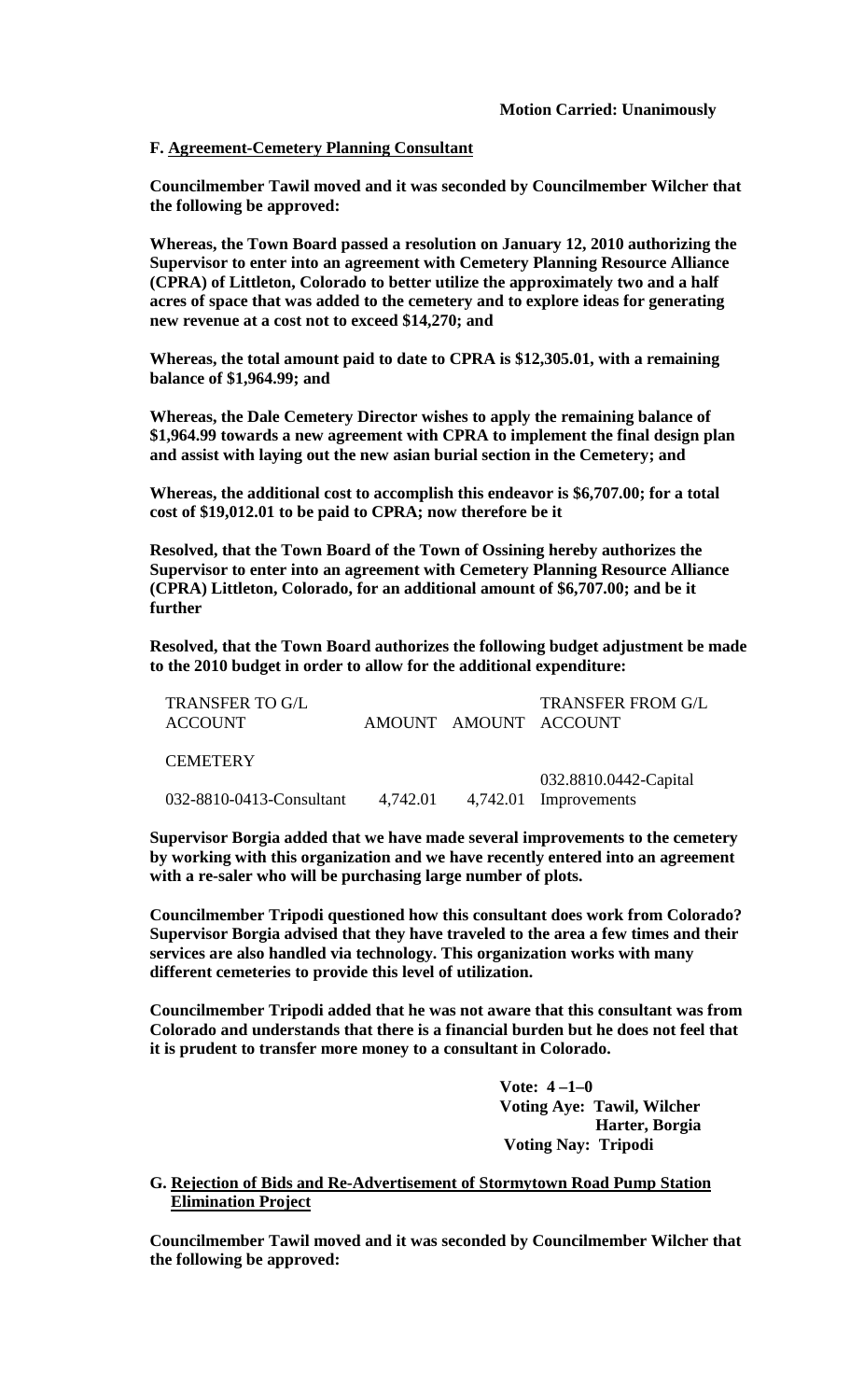**Whereas, the Town of Ossining has solicited bids for the "Stormytown Road Pump Station Elimination and Gravity Sewer Replacement Drainage Improvements;" and**

**Whereas, a public notice was duly advertised in the official newspaper of the Town of Ossining on July 19, 2010; and**

**Whereas, at 10:00 a.m., Monday, August 9, 2010, all bids received were opened and read aloud; and**

**Whereas, subsequent to the preparation of the bid specifications, the Town was informed that this project can receive short-term market rate financing through New York State Environmental Facilities Corporation (EFC) with a potential to achieve a reduced interest rate for long-term financing; and**

**Whereas, in order to be eligible for the program, the Town must comply with EFC's Minority and Women's Business Enterprise/Equal Employment Opportunity and Davis-Bacon Prevailing Wage Requirements; and**

**Whereas, since these requirements were not a part of the original specifications the bids will need to be rejected and re-bid in order to receive low interest financing for this project through EFC;** 

**Now, therefore be it Resolved, that the Town Board of the Town of Ossining hereby rejects all bids received on August 9, 2010 for the Stormytown Road Pump Station Elimination and Gravity Sewer Replacement; and be it further**

**Resolved, that the Town Board of the Town of Ossining hereby authorizes the Town Clerk to re-advertise for bids for the Stormytown Road Pump Station Elimination and Gravity Sewer Replacement project, to be returnable no later than 10:00 a.m. on Monday, September 20, 2010 in the office of the Town Clerk, 16 Croton Avenue, Ossining, New York.**

**Supervisor Borgia added that it was good news to see that we might be eligible for this funding through New York State. Supervisor Borgia advised that the best way to handle this is to reject all bids and start over with the new requirements.**

**Motion Carried: Unanimously**

## **V. MONTHLY REPORTS**

**Councilmember Harter moved and it was seconded by Councilmember Wilcher that the following be approved:**

**Resolved, that the Town Board of the Town of Ossining hereby accepts the monthly reports for the month of July 2010 from the Building Department and Police Department.**

**Motion Carried: Unanimously**

#### **VI. VISITOR RECOGNITION**

**Bobby Williams, Spring Street, welcomed Town Clerk, Mary Ann Roberts back. Mr. Williams discussed the proposed Mosque down at Ground Zero.**